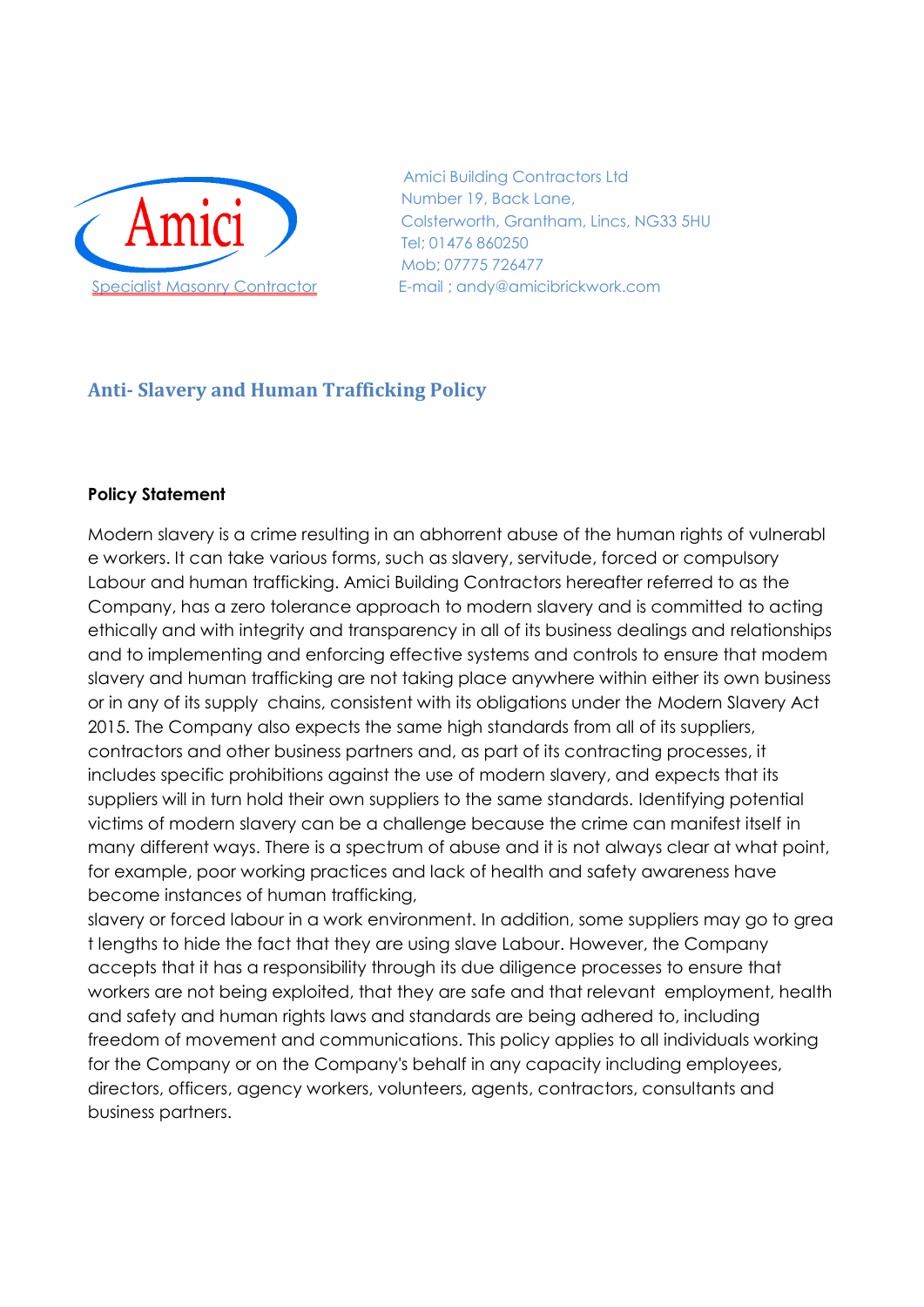## Responsibility for the policy

The board of directors has overall responsibility for ensuring that this policy complies with the Company's legal and ethical obligations. The General Manager has day-to-day responsibility for implementing this policy, monitoring its use and effectiveness and auditing internal control systems and policies and procedures to ensure they are effective in preventing or remediating the risk of modern slavery. They are also responsible for investigating allegations of modern slavery in the Company's business or supply chains. faith under this policy, even if they turn out to be mistaken. The Company is committed to ensuring no one suffers any detrimental treatment or victimisation as a result of reporting in good faith their suspicion that suffers any detrimental treatment or victimisation as a result of reporting in good faith their suspicion that modern slavery is or may be taking place in any part of its business or in any of its supply chains.

## Training and communication

Regular training on this policy, and on the risk that the business faces from modern slavery in its supply chains, will be provided to staff as necessary, so that they know how to identify exploitation and modem slavery and how to report suspected cases. The Company's zero tolerance approach to modern slavery must be communicated to all suppliers, contractors and other business partners when entering into new or renewed contracts with them.

## Breach of the policy

Any employee who breaches this policy will face disciplinary action, up to and including summary dismissal for gross misconduct. The Company may terminate its commercial relationship with suppliers, contractors and other business partners if they breach this policy and/or are found to have been involved in modem slavery.

The Company will distribute a revised document as and when deemed necessary or appropriate in accordance with its internal/external compliance and as in accordance within its statutory obligations any of the various forms of modern slavery, please raise it with your manager /Director. You can also contact the government's Modern Slavery Helpline on 0800 0121 700 for further information and guidance on modern slavery.